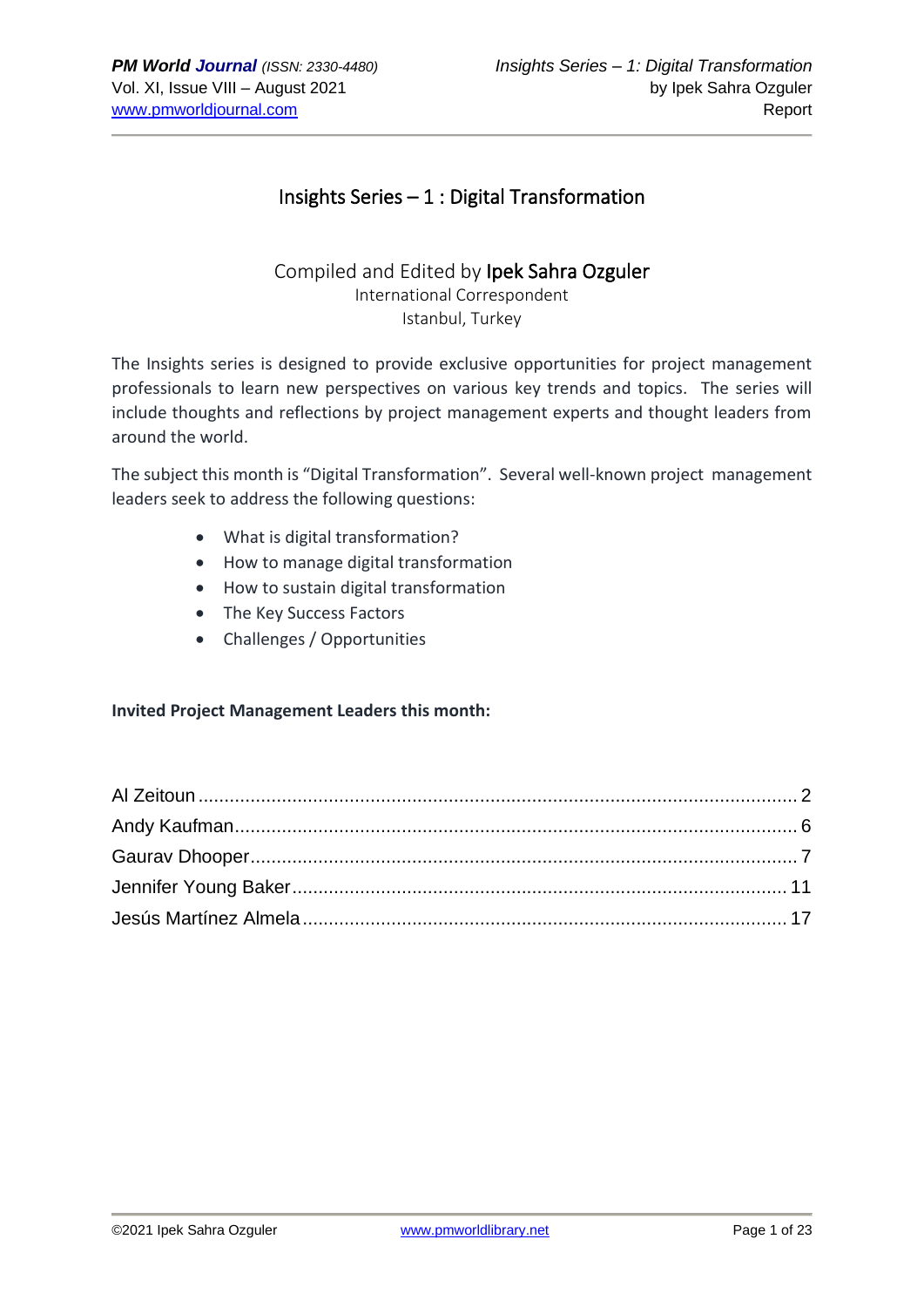

# Al Zeitoun

<span id="page-1-0"></span>Chief Executive and Global Innovation Strategist

PMI Fellow

Past Member, PMI Board of Directors

# Reflections on Digital Transformation – *Creating True Benefits*

I am a big believer in excellence in operating and delivery of strategic outcomes. For me, the equation for excellence is built on increasing process autonomy, digitally capable people, and agile, delivery- focused governance.

This is where digital transformation fits into the mix. In a time when 10X scaling is a strategic priority for many of our organizations, this is what gets me excited about digital transformation's potential, especially as it links to the achievement of strategic outcomes of our businesses in the forms of programs and projects. The immediate shock I get is that several studies note that around 70% of digital transformation initiatives still fail. This brings me back to my classical statement that I usually make when talking with executives and decision-makers: "Programs and projects fail before they start because they start for the wrong reasons." In my view there are no more qualified candidates to fall into that trap like digital transformation initiatives.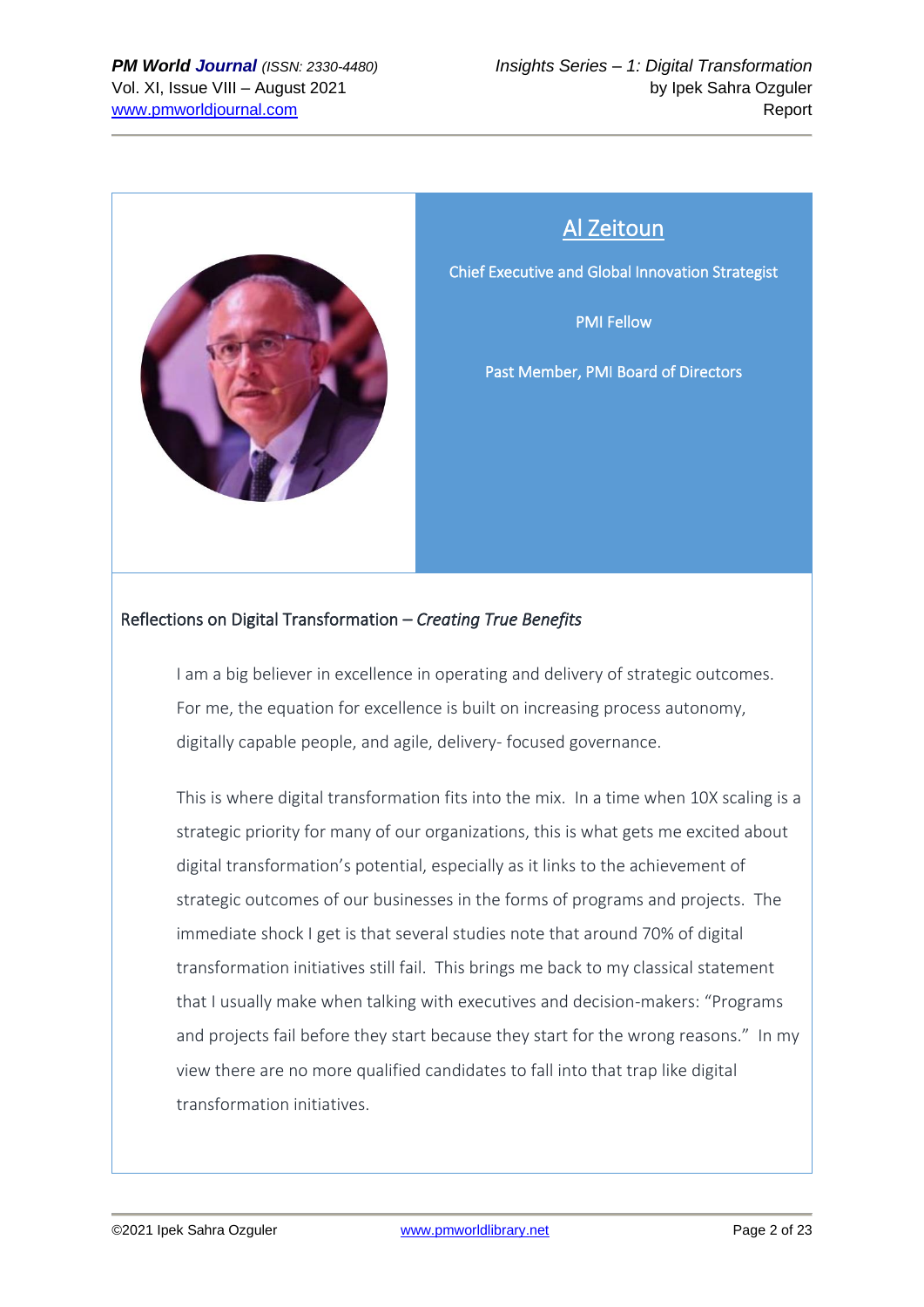As I digest the cases when I have encountered excited leaders willing to catch up or take the lead on being digitally enabled business, I saw time and again that they don't take the time to truly understand why they are making that a priority, traditionally coupled with an extreme failure in communicating the transformation vision across the organization layers. My observations, working closely with many global organizations pursuing transformation, is that we need a balanced approach and a model that addresses the three major spheres of focus: culture, systems, and people as will be shown in figure 1 below.

# *The Digital Transformation Success Model*

Managing and sustaining digital transformation benefits is a true example of creating a holistic end-2-end view of the transformation. This means being driven by purpose and breaking down the silos that exist between the business units and the technology team. They are one team! Asking the right questions, that will get us the true relentless focus on the customers and users, is naturally critical to enhance the chances of focus on benefits. The model is about addressing some of these questions.

As you see in figure 1, and for culture, I have chosen 3 elements to consider:

- Investing in diversity that is viewed not a concept, but a well-practiced way of life
- Connected tissue is a critical priority in designing business model and way of working
- Risk Appetite is constantly addressed and gauged to fit strategic growth aspirations

For systems, I suggest the following 3 elements:

- Recognizing that integrated is the magical ingredient for systems' impact on transformation excellence delivery
- Recognizing that choices for amount and complexity of processes and governance details are context sensitive
- Tailoring a future trends orientation to support the operating models' efficiencies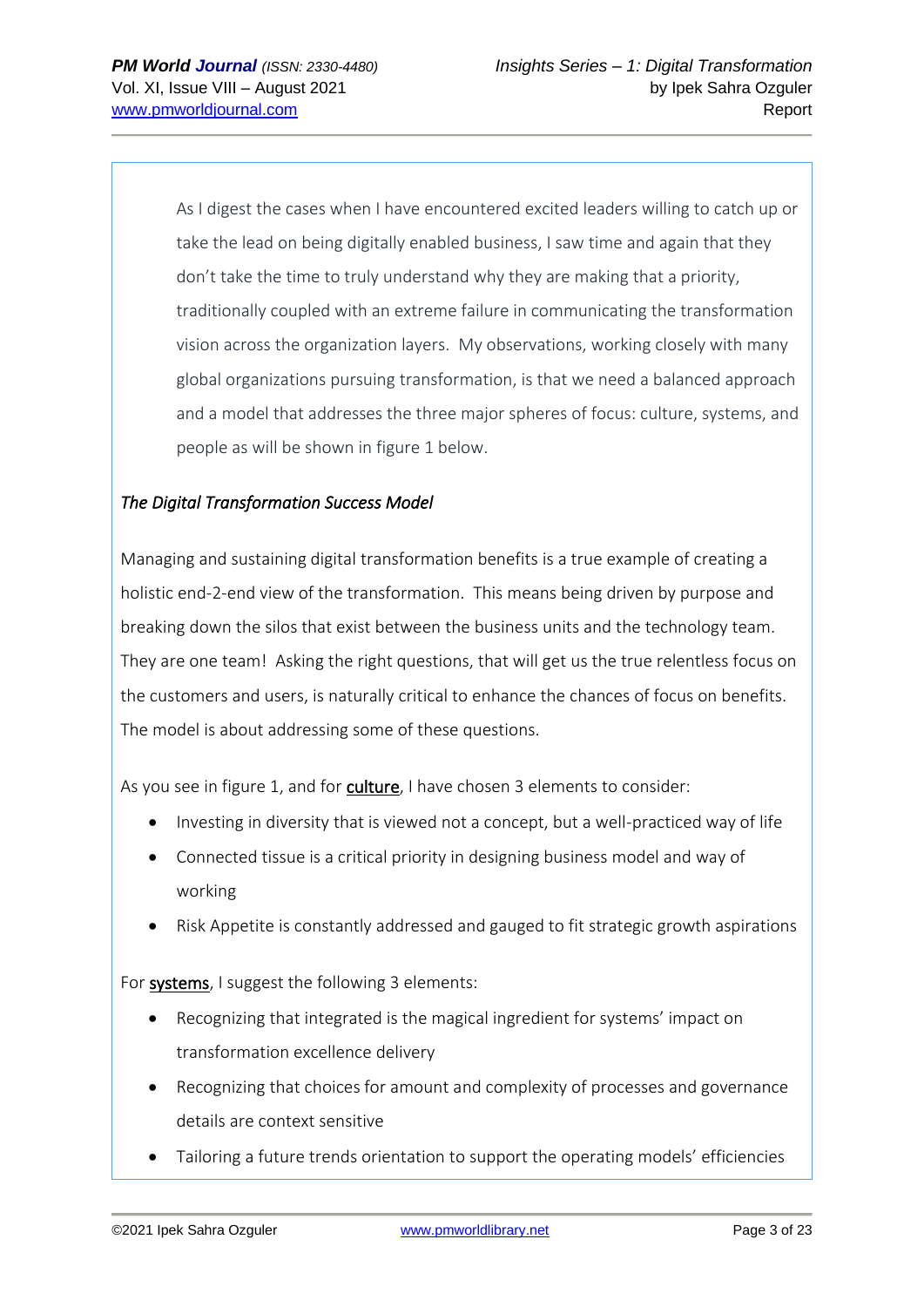And finally for **people,** I would consider the following 3 elements:

- Investing in a mindset that has a strong preference for experimentation
- Building curiosity as a dominant personality trait that develops a knowledge orientation
- Fostering a value-centric thinking that is evident and connects to outcomes



*Figure 1 – Digital Transformation Success Model*

So, are the challenges ahead of digital transformation going to continue? Whether around the focus on empathy towards stakeholders' true needs or implication on business models changes! Yes, and for sure, yet I am certain if we pay attention to the balancing of the 3 model's spheres, that this will get us the necessary humanization that is required for critical transformations to success.

Opportunities ahead for digital transformation are massive and its application to the world of projects and programs are immense. Freeing the program and project teams to focus on creativity, true collaboration, and integrating amongst learning themes will be a much better use of people's time. Integrated enablement of digitalization takes away many of the stresses associated with poor estimates, wrong assumptions, communication deficiencies, amongst other classical obstacles towards an improved future way of working.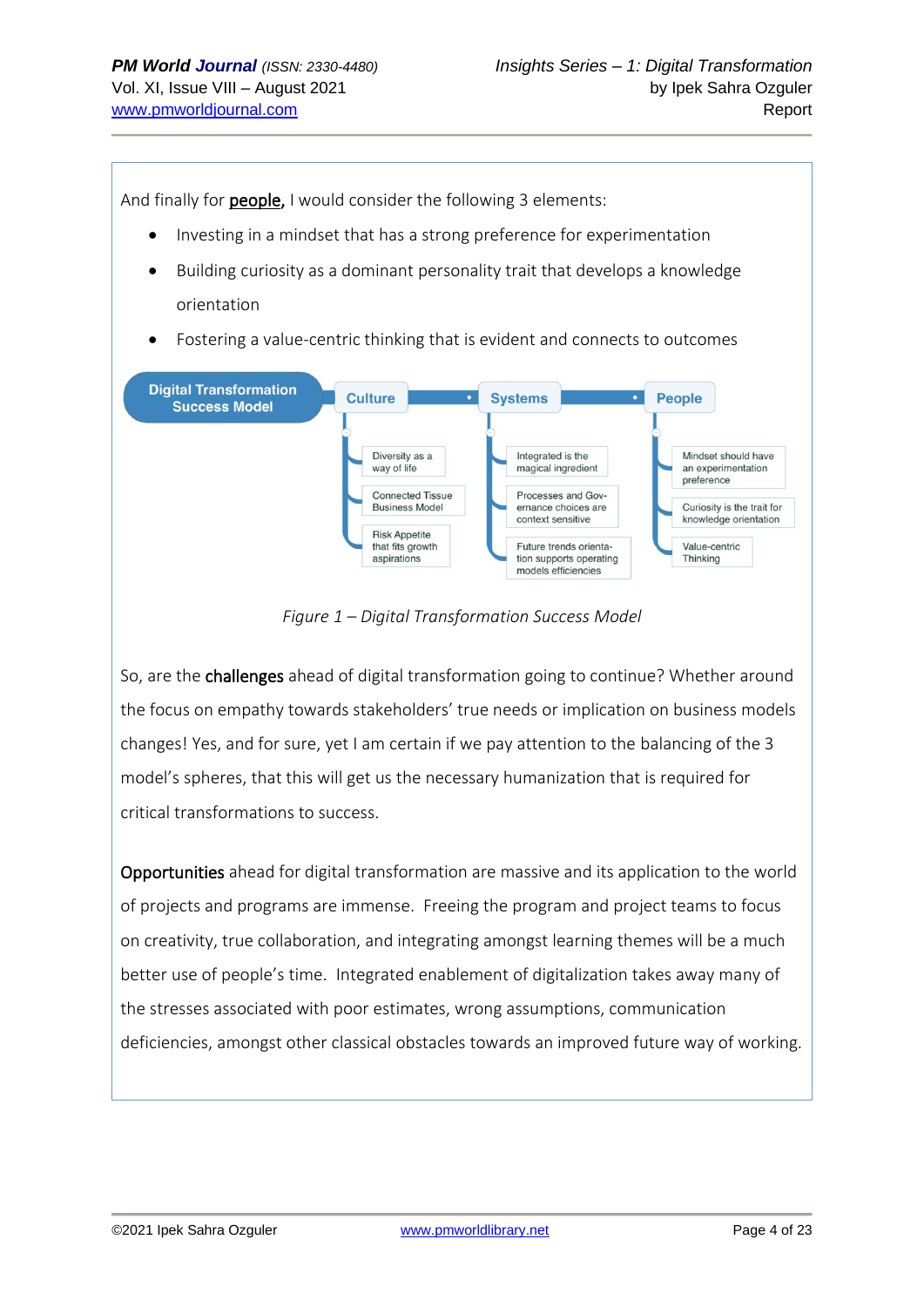Thank you for taking the time to read this reflection and I look forward to the further interactions and views on this important topic. Until then I wish you all more vulnerability with the experimentation required to get your digital transformation right.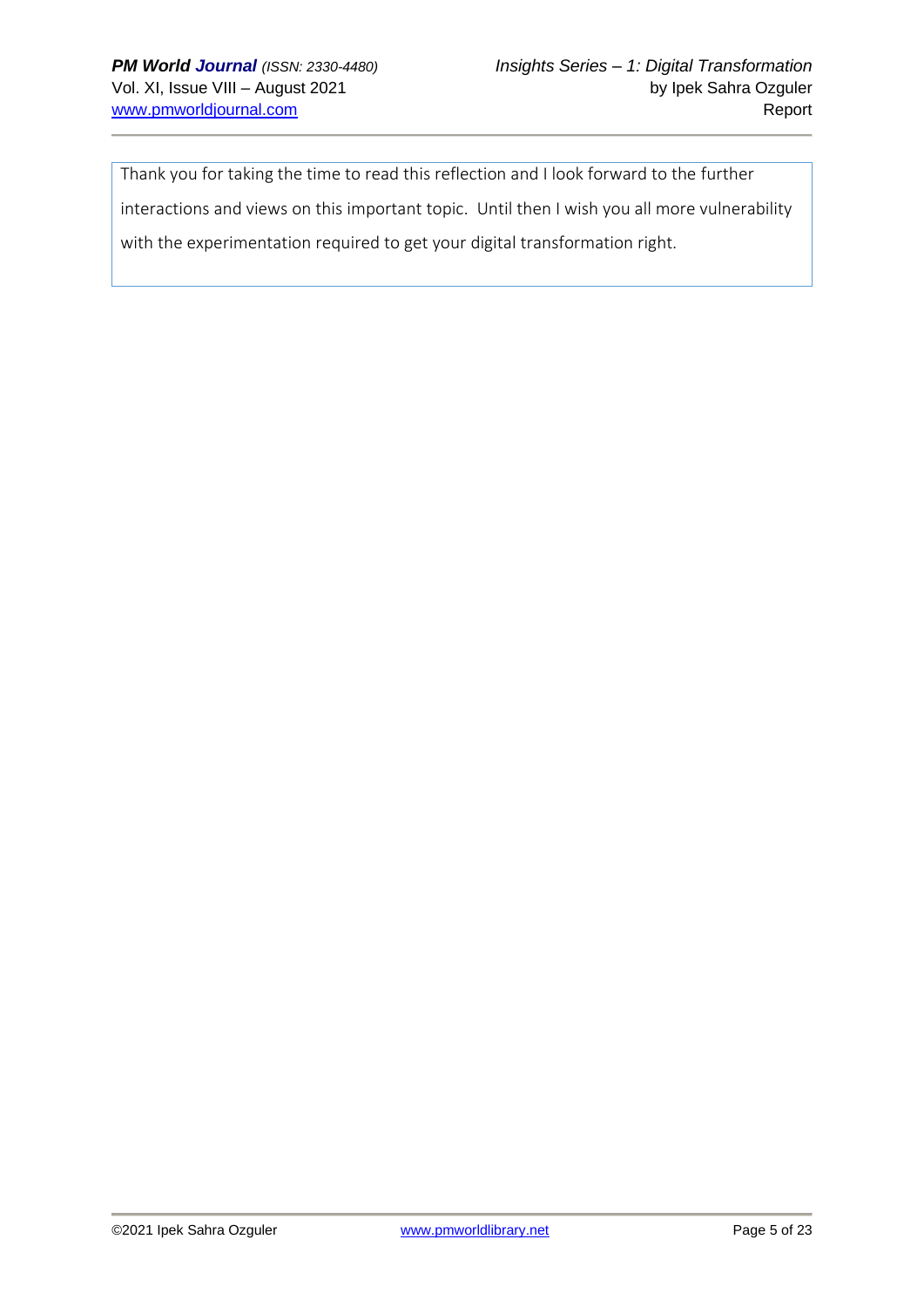

# Andy Kaufman

<span id="page-5-0"></span>Project Management & Leadership Keynote Speaker, Author, & Coach, Podcast Host. We help you learn how to lead & deliver.

# What is digital transformation?

Digital transformation is one of those terms that means different things to different people. Just as projects struggle when the problem definition or business case is not clear, digital transformation initiatives will similarly struggle if not clearly defined.

## The Key Success Factors

The key success factors are specific to the company's culture, strategy, and priorities. Through this lens, digital transformation projects are similar to any other project. They will succeed or fail for similar reasons that any project will.

- Do we have clarity on the problem?
- Do we have executive support?
- Are we involving stakeholders to understand their needs, get their buy-in, and manage expectations?
- Are we actively managing risks?
- Can we subdivide the transformation into incremental deliverables, focusing on the highest value deliverables first?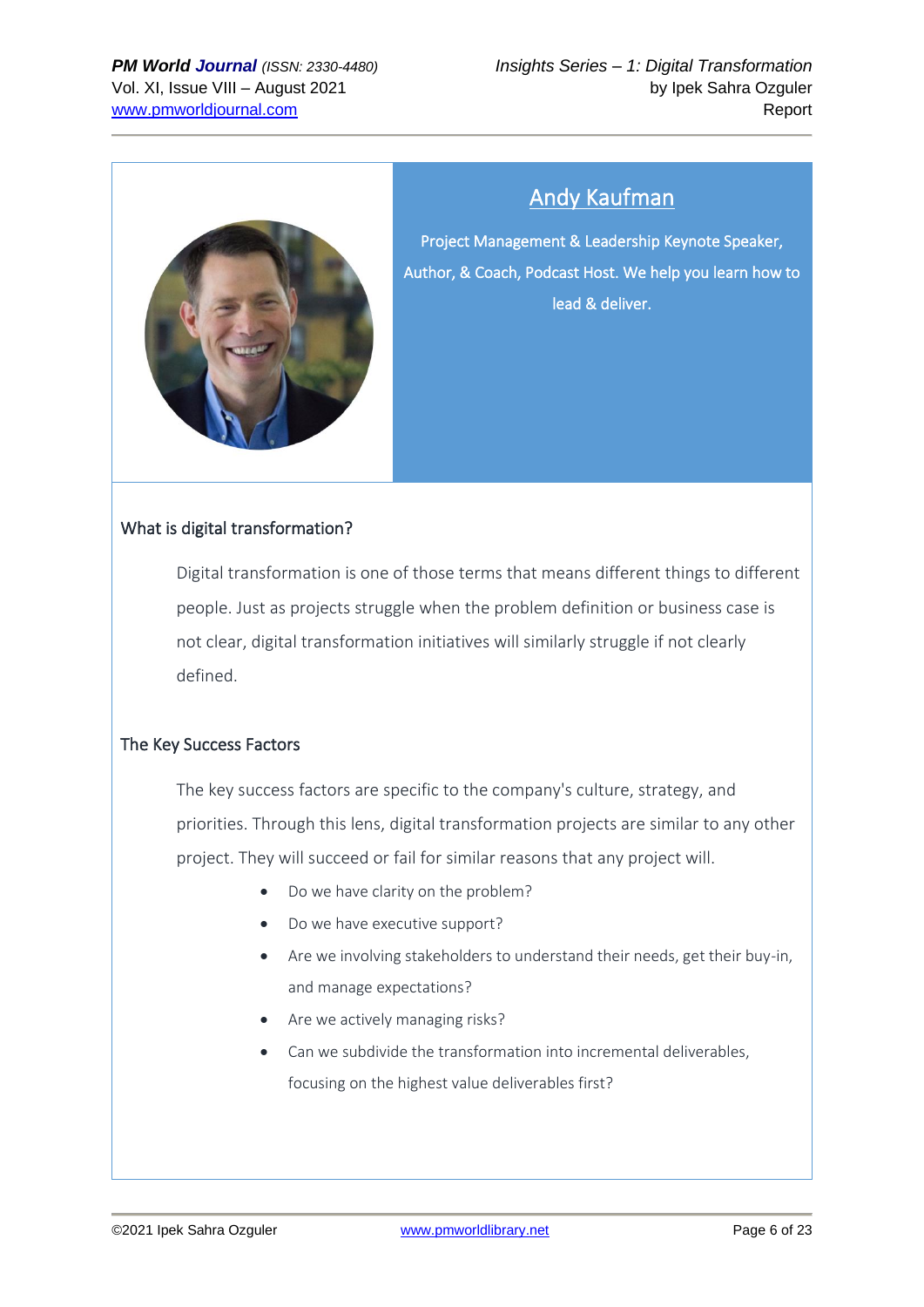

# Gaurav Dhooper

<span id="page-6-0"></span>Program Manager, Digital Strategy & Agile Practitioner at Genpact, India Hub President at PMOGA®, Sr. Official at IAPM®, SAFe5®Agilist, FLEKS Hybrid Manager

## What is digital transformation?

Transforming businesses, enhancing employee and customer experience, fostering a learning culture, improving productivity, outcomes, and effectiveness have always been part of the strategic manifesto. To build a robust strategy, it requires an alignment between the projects/initiatives and the organizational objectives. Digital Transformation plays a vital role in strategizing the plan for reimagining or redefining your existing processes, operations and relationships with your employees, customers, suppliers, and partners through digital medium. Since digital technology enables the transformation by providing the essential tools to replace non-digital or manual processes with digital processes, it becomes imperative to understand the following: -

•People, Process and Technology- All these elements of digital transformation go together. Understanding people is the key aspect as it tells you about their existing skills and capabilities and how and where you need to focus upon for reskilling and upskilling them. Identification of pain points in the existing process and defining a future state aligned with the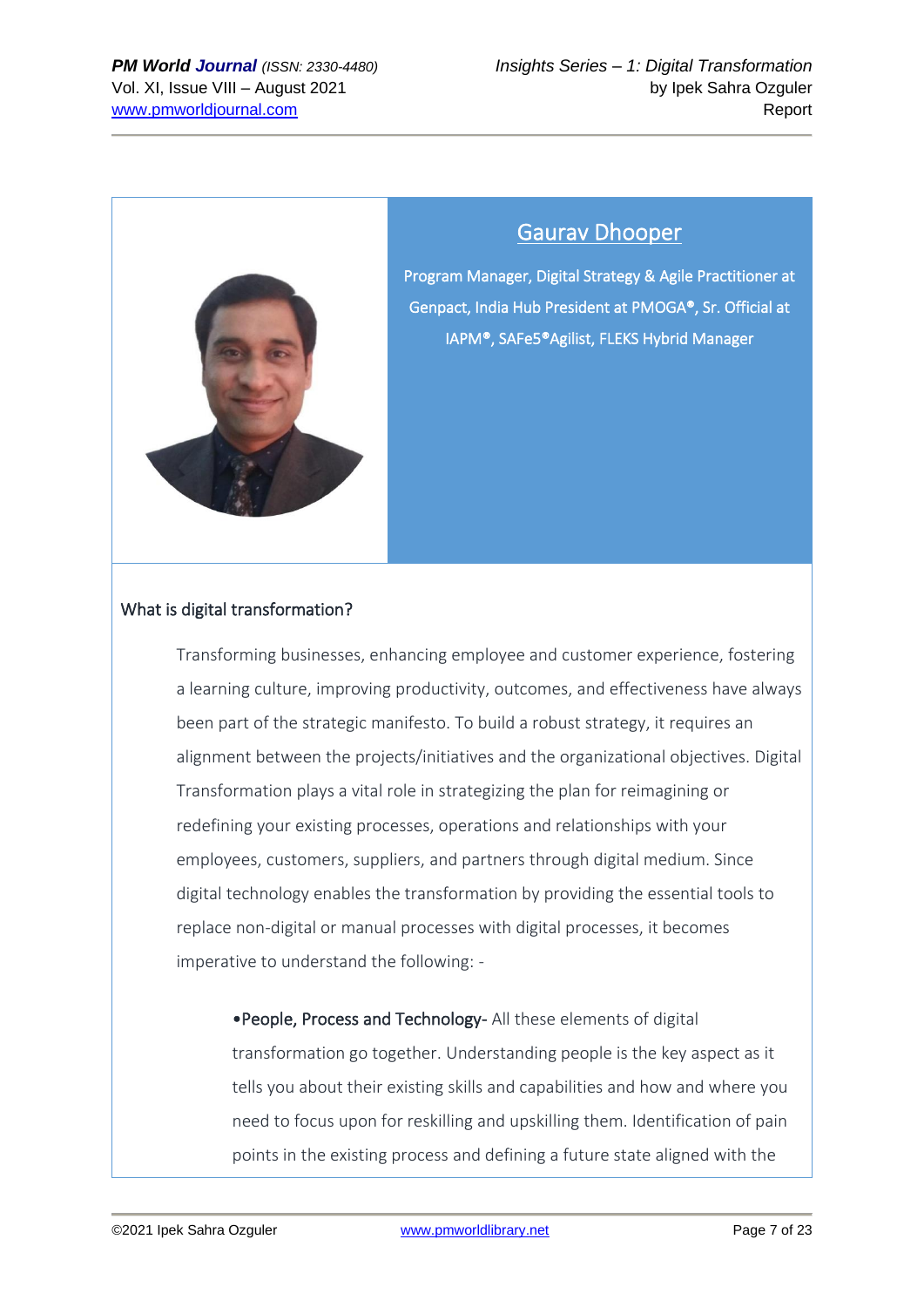key results and benefits will help you design your digital strategy (including GTM strategy) around incremental and iterative process improvement or doing a complete process overhauling. Technology must be used only when the existing process is in a working state as it makes no sense to automate a process which is not working or streamlined or having bottlenecks due to its unstable nature. Process re-engineering should be done first before bringing in arms and ammunitions of digital technologies. The business value is at the core and each technology innovation must be supported by it.

•Current business model – Most important levers of any business model are pricing and costs. A digital business model does not always mean a purely digital value proposition. It is very important to understand the customer problems that we are trying to solve in terms of productivity, financial, process or support aspects. Once this is clearly articulated, then build a business model around it and seek continuous feedback to adjust. The pricing is done based on the most important features required and a customized approach can lower the pricing and the cost. The scalability and the ease of adaptability to switch to a new platform when needed makes the business model more valuable and is positioned appropriately.

•Competitive landscape – The competitive advantage becomes an important factor which decides the success of a digital transformation initiative. There are wide range of offerings in the digital space and the evaluation of these platforms, tools and technology stacks which can fulfill the customer needs becomes crucial. It is important to understand as to how the incumbent technology will help in generating additional value and improve the returns and, thus, strategically applying it to unlock the productivity growth.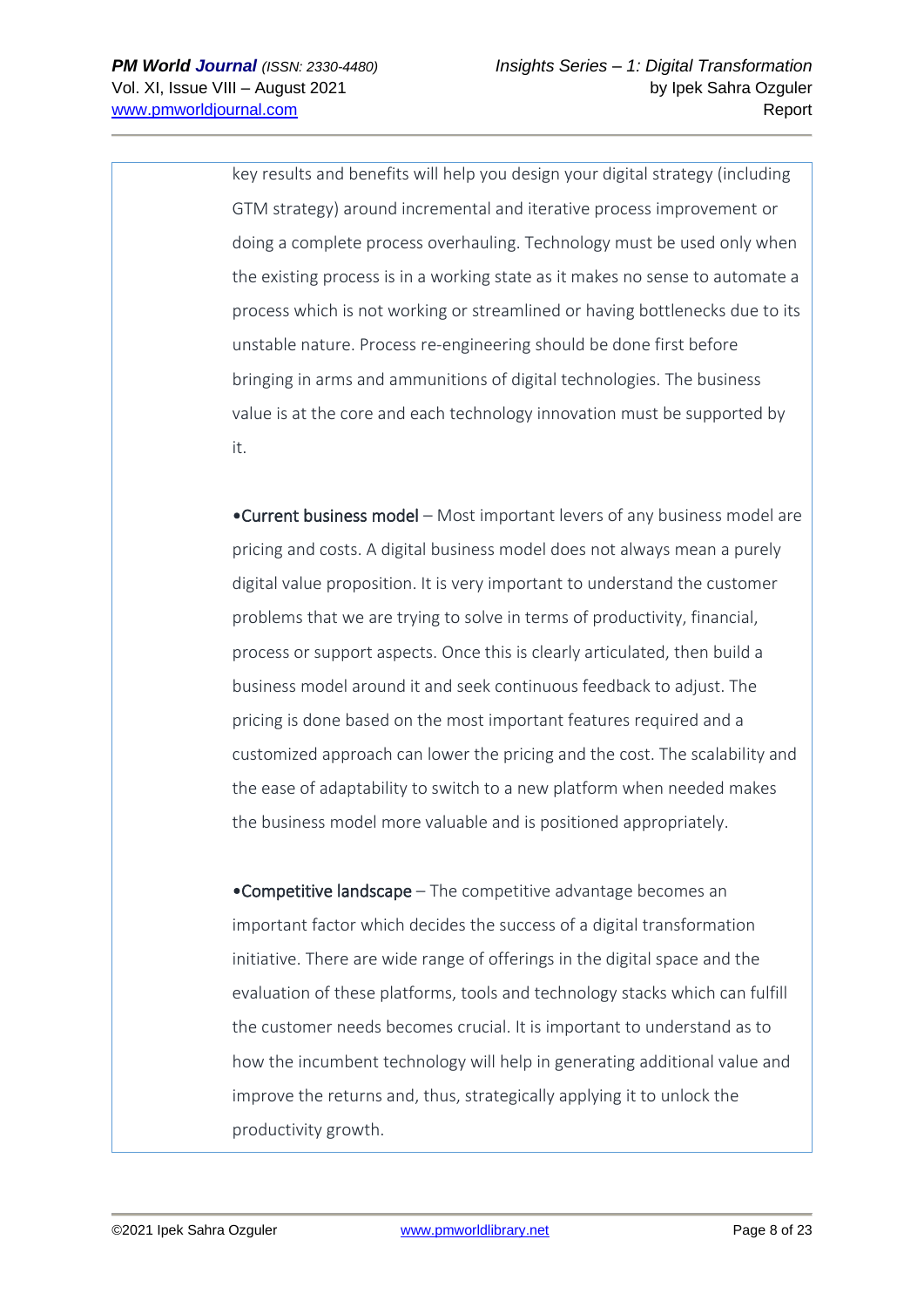### How to manage and sustain digital transformation

Managing and sustaining Digital Transformation is all about prioritizing and managing change in a disruptive and competitive ecosystem. "Transformations are hard, and digital ones are harder"- In a report titled "Unlocking success in digital transformations" from McKinsey stated that success rate for these efforts is less than 30%. The reasons for low success rate are lack of clear objective and inability to manage the change. It is important to focus on the following aspects when driving a digital change.

- Continuously build Capabilities- The employees, leadership and the whole organization need to continuously build the capabilities around digital drivers whether it is on the technology front ranging from Cloud Technologies, IoT, Cognitive automation, Analytics, etc. or on the professional skills like agile approaches to delivery, storytelling, creating customer journeys, servant leadership etc. The delivery and quality rigor will have to be continuously inspected and adapted for maximizing the value.
- Empowering people and embracing new WoW- Empowering your workforce to take decisions on their own will make them feel accountable and as a leader, one should motivate and inspire his team to own the responsibility and also provide the psychological safety to experiment/ try different approaches and adopt improved ways of working.
- Using remote and digital communication- The digital communication medium helps in conveying the purpose and vision of the transformation more effectively and explains the sense of urgency. The digital collaboration tools have made the synchronous communication at par with the face-to-face discussion especially during COVID and post-COVID period. The information dissemination with the help of digital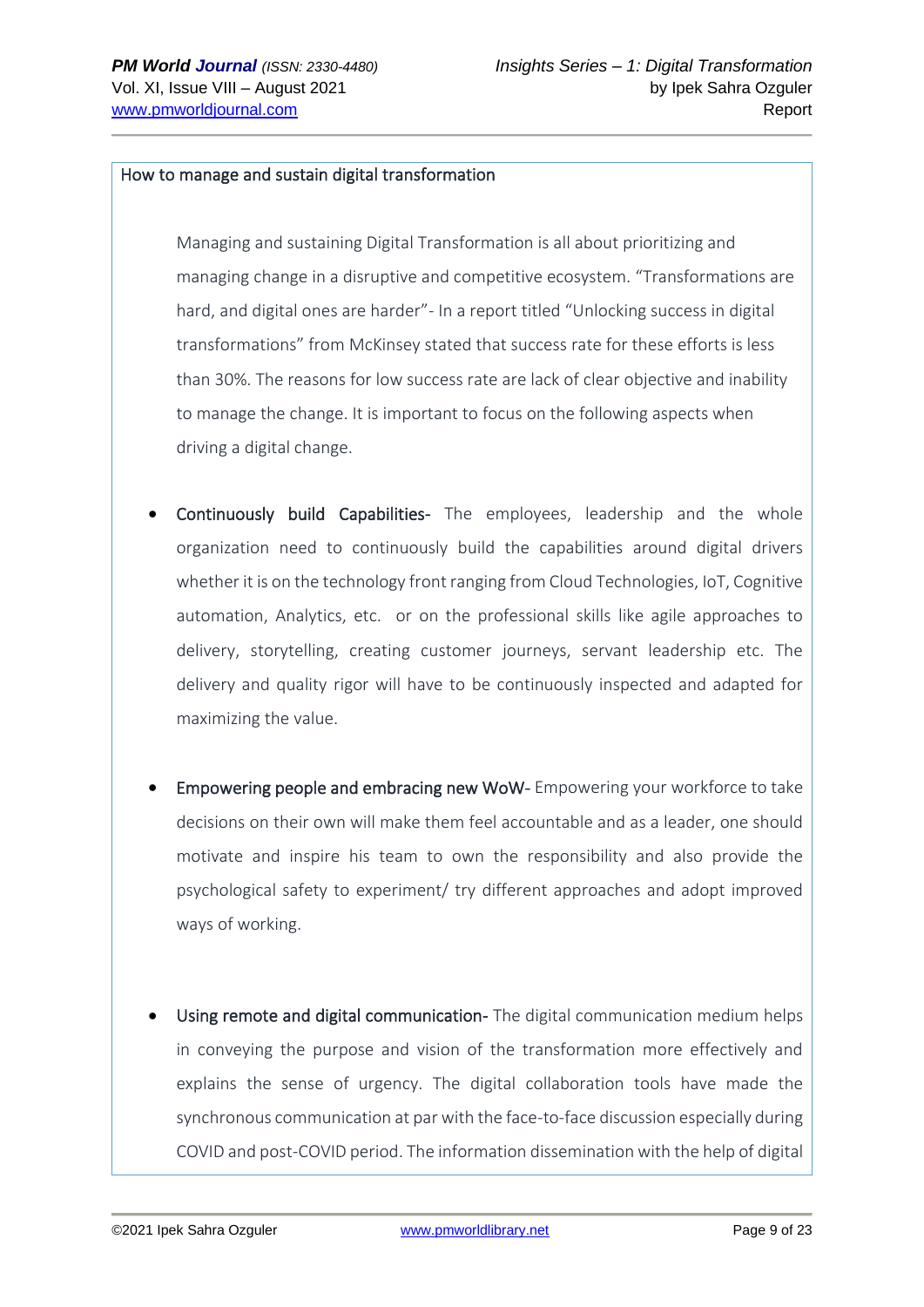tools have made the realization of benefits effective and faster through wider and easier accessibility.

Redefine roles and responsibilities- It is very important to redefine the roles and responsibilities of the existing staff so that they are better aligned with the transformation goals and feel themselves to be part of the journey. The redefining of roles will also help in understanding the strategic objectives of the organizations and why specific initiatives have been taken up. At the same time, it is also important to bring changes to promotion and rotation policies in the organization for improving motivation level of employees.

In summary, it is important to identify the strategic and operational levers to balance the change between technology and process for building an optimized target operating model. In addition, make sure to link every part of your digital transformation initiative with current goals associated with revenue, cost, ROI, customer/user experience, outcomes, and agility.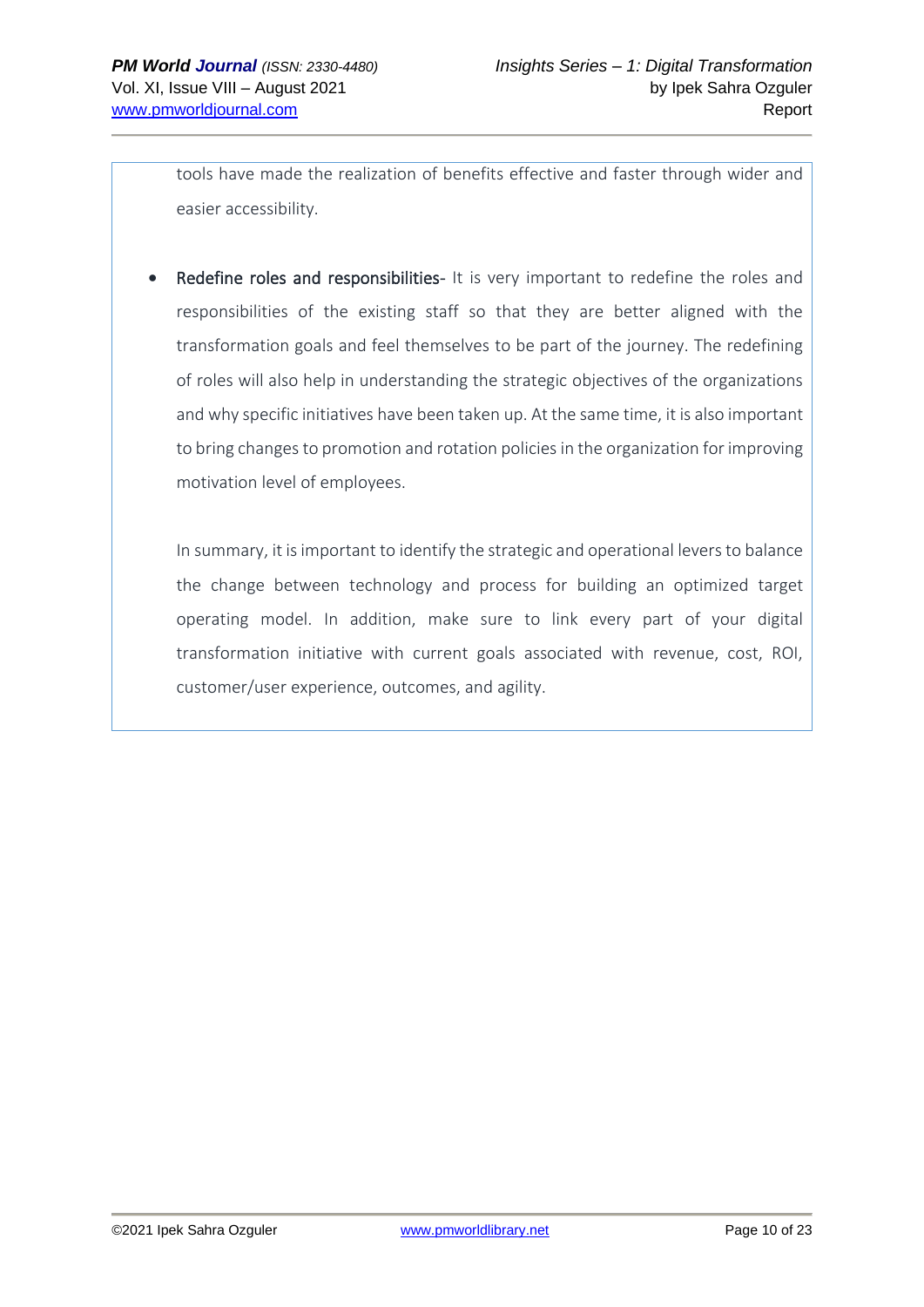

# Jennifer Young Baker

<span id="page-10-0"></span>Credentialed and Experienced PMO & Portfolio Professional

# What is digital transformation?

Digital transformation is when an organization adopts digital technology to improve its processes and increase the product/service value for its customers through innovation. If you think about it, we have been doing this for many years. Like most things in life, the speed of change has accelerated and thus, digital transformation is also accelerating. We have also had several events which have propelled the argument forward – most notably the COVID pandemic.

## How to manage digital transformation

This is a somewhat obvious answer – VERY carefully. Not because of the technology – because of the culture. When I work with companies that are engaged in digital transformation activities, their biggest hurdles are not the technological ones – they are the cultural challenges.

For as many people that say they want the new "toys" or the "bells and whistles" that the new technology can offer, there are at least that many more individuals who either do not want the change or are resistant to it. People are creatures of habit.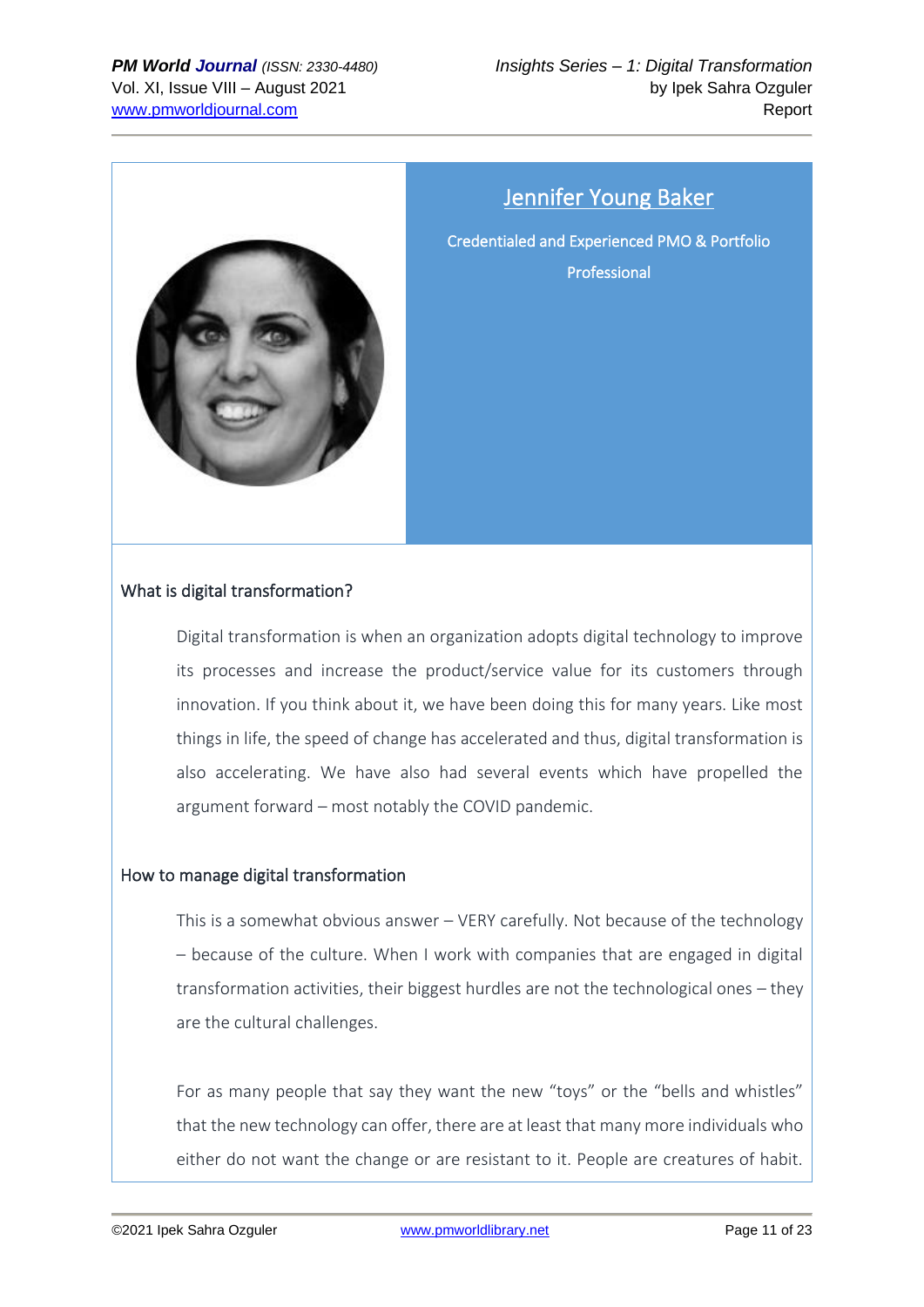We like to feel comfortable and safe. Forcing changes when people are not ready can be disastrous for an organization. Literally, entire books have been written on the topic. This is not only on the employee or internal side, but on the customer side as well.

Change management has to accompany the digital transformation process. There are many companies that "get it". Not only is it seen in their employee satisfaction scores but also in some of their ads that are specifically geared towards "technophobic" employees or "aging" market segments less likely to use the newer technology. These companies have varying levels of product complexity geared towards different market segments. Market segmentation is a way of life. They are industry leaders or emerging leaders in their industry. Even employees who are hesitant have valuable input. Technically challenged users have great feedback. These individuals need a voice and will help deliver a more valuable product.

## How to sustain digital transformation

Companies who are successful with attaining their digital transformation need to keep the folks that got them there (Employees and customers). That means not only maintaining their talent but helping that talent to grow and develop. There is a lot of competition for technical resources globally. Companies need to be the employer everyone wants to work for and customers want to buy from. Consumers generally choose to buy from companies that are responsible employers. Employees need to in-turn think about the customers in the product design and innovation – then getting that product to market quickly and effectively to maximize customer value.

There are a few other things to consider – when customers are buying digitally, they are leaving a digital footprint including purchasing patterns and personal information. Organizations need to use this data to effectively and responsibly obtain information to help provide better products and continually evolve the product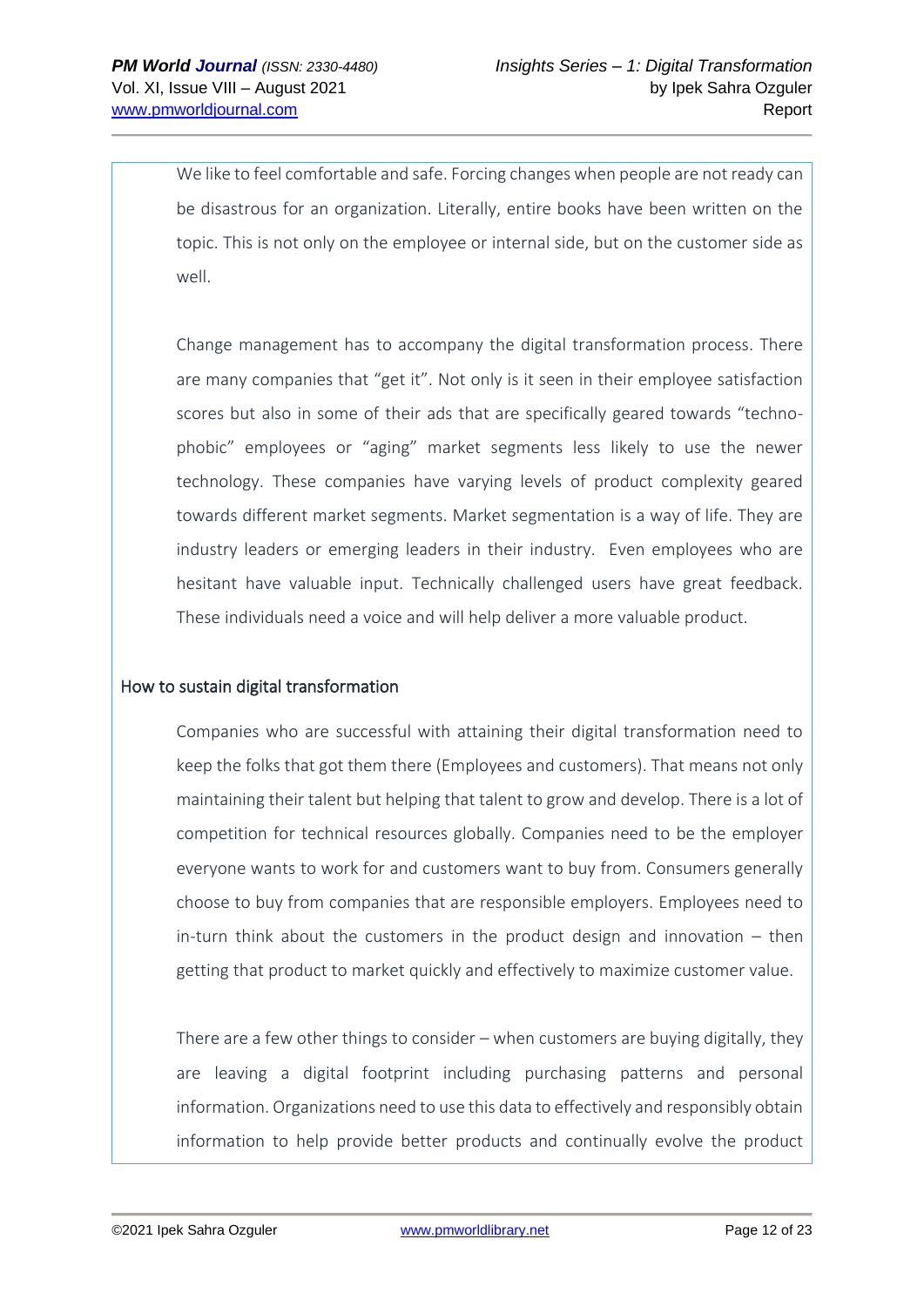design and innovation process all the way through customer delivery. This digital footprint means privacy needs to be a primary concern for every organization. Data breaches are egregious violations of consumer faith.

## The Key Success Factors

There are probably many different ways to slice and dice this but like all changes there are these three things that really are the true measure – people, process, and technology.

From a people side – the digital transformation leaders need to be committed and engaged to the vision and the plan. They need to be supportive of their existing staff and build their teams by bringing on high performing, capable resources to make the vision reality.

From a process side  $-$  there needs to be a clear vision and strategy with an implementation path that makes sense. There needs to be well thought out plans with governance to support the vision with a way to measure and keep on the right path along the way.

From a technology side – the platforms selected and implemented need to be fit-forpurpose, secure, scalable and offer the performance that the customers expect.

# Challenges

I am going to go back to the people, process, and technology as the root of change. Despite this being a technology effort, the biggest challenges are not on the technology side: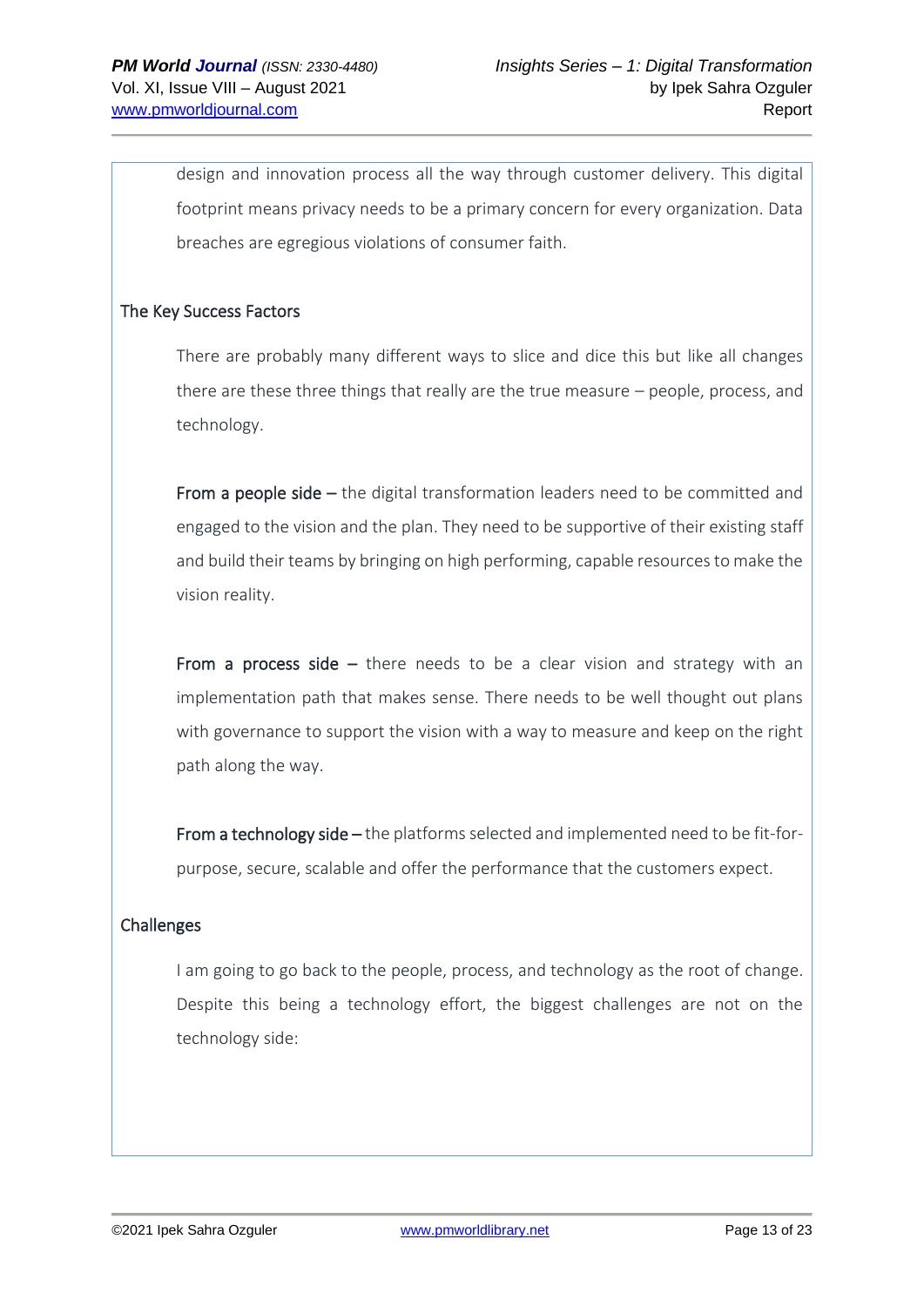#### From a people side

Lack of skilled staff. This is a recurring theme in nearly every industry. Be the company people want to work for and make this less of a problem. Treat your teams well. Keep them motivated. Maintain their development – that help you and them.

Needs of customers. As you offer them more, their needs will change. What was once a nice to have is now an expectation. Solicit feedback from your customers and act on it.

• Outdated organizational structure. Does the company's org structure support the pre-digital transformation operation but not the go-to operation? Make sure the organization's structure supports the updated operational plan

#### From a process side

Lack of change management. Change resistance and avoidance is real. Simply navigating and change is hard, but when you add change resistance to the mix, digital transformation can look impossible. Consider implementing Organizational Change Management with your Digital Transformation efforts.

Lack of strategy. This can be just another buzz word when mishandled. The digital transformation strategy should invigorate the company's core competencies and further develop them throughout the conversion. Figure out where you want to be in six months – make a plan. In three months, see where you are. Make course corrections and plan 12 months out. Your team needs and deserves a direction to move forward.

Lack of budget. Why is this here? Because having a budget requires planning and if you are not planning well, you do not have a proper budget.

• Antiquated business processes. Digital transformation requires significant structural and process changes. Do your business processes reflect pre-digital transformation operations? Process re-engineering is in order to make things align again.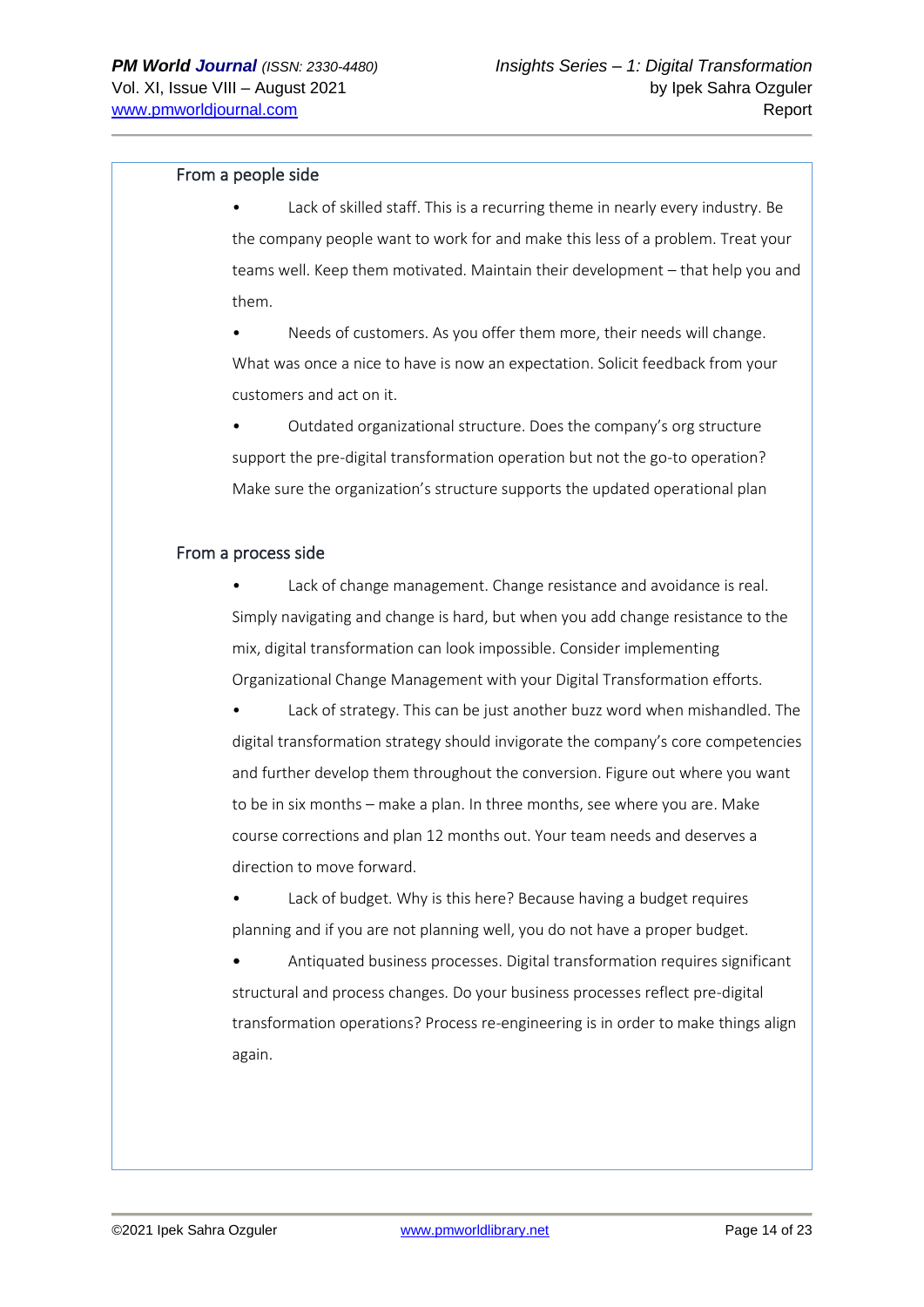#### From a technology side

• Data management. With digital transformation, there is significantly more data available. Someone needs to analyze that data and use it for the company's benefit. Failure to do so minimizes the benefits that your company obtained from its digital transformation efforts. Make sure that someone understands how to mine the data.

### **Opportunities**

Why does anyone do anything? Because there is some benefit to them or something that they care about. Digital transformation is no different. Organizations sought out digital transformation for the many opportunities and benefits it could yield. For many of those organizations, the driver for digital transformation is cost-related. In simple terms - something that they once paid a human to do can now be executed by a computer which is a lower cost per transaction. I am going to go back to the people, process, and technology as the root of change and look at the opportunities and benefits from this same point of view:

#### From a people side

• By better understanding customer needs, organizations are better able to serve their customers.

By providing team members with digital tools tailored to their environment, digital transformation encourages a digital culture with improved collaboration that benefits the organization and its customers with streamlined workflows and improved productivity.

#### From a process side

• By better understanding customers and their needs, businesses can create strategy that is even more customer centric.

• Companies that undergo digital transformation improve their efficiency, their profitability, their speed to market and their innovation adoption ratios.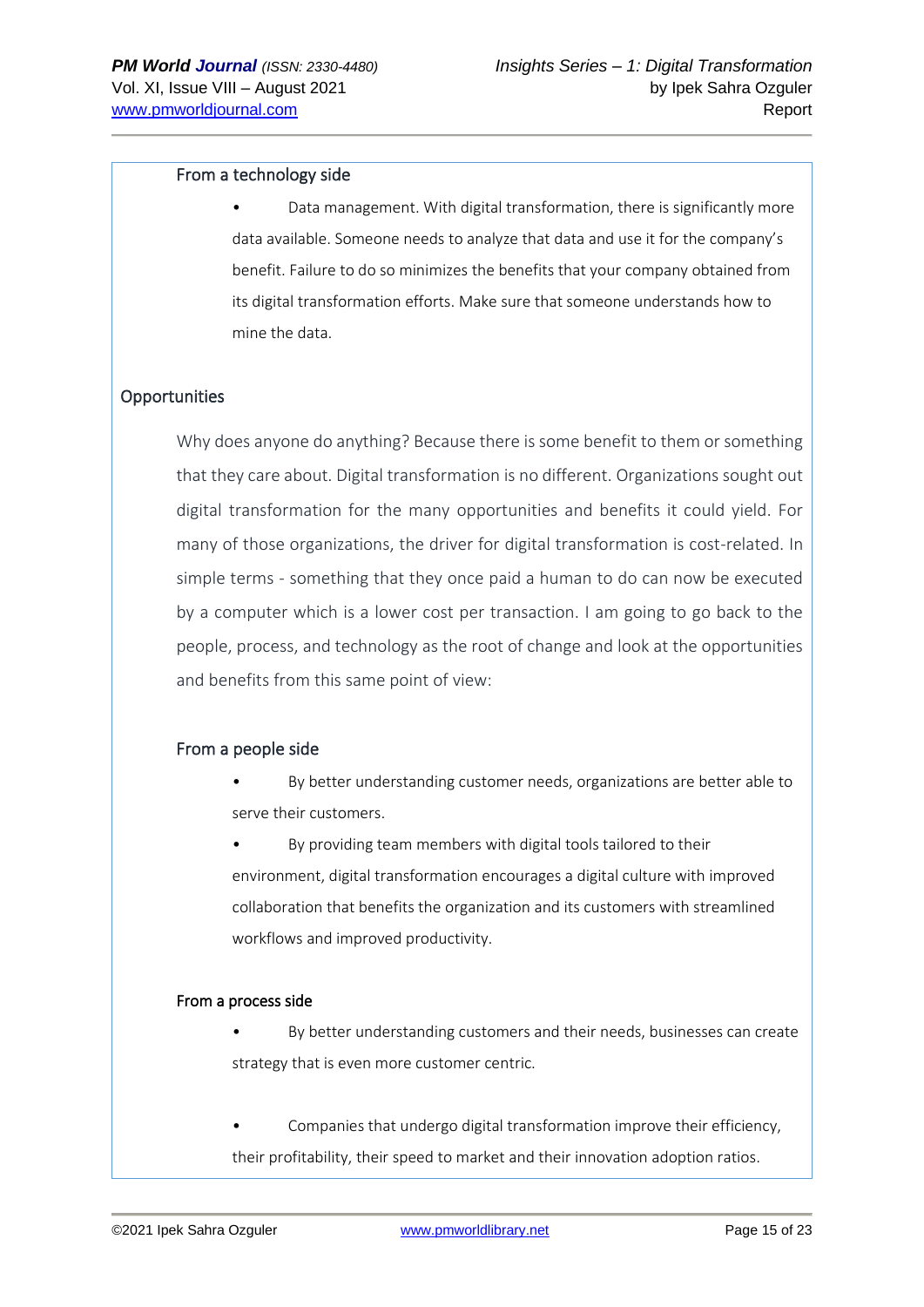### From a technology side

- Digital transformation lets organizations create a system for gathering mountains of customers data, incorporating it fully for business intelligence, and then optimizing this data for analysis that can drive the business forward.
- Digital transformation can integrate applications, databases, and software into a central repository for business intelligence to bring company resources all into one place.
- Digital transformation enables what used to be a "nice to have" is and is now an expectation because customers have gotten used to having endless choices, low prices, and the fastest delivery times with a seamless customer experience.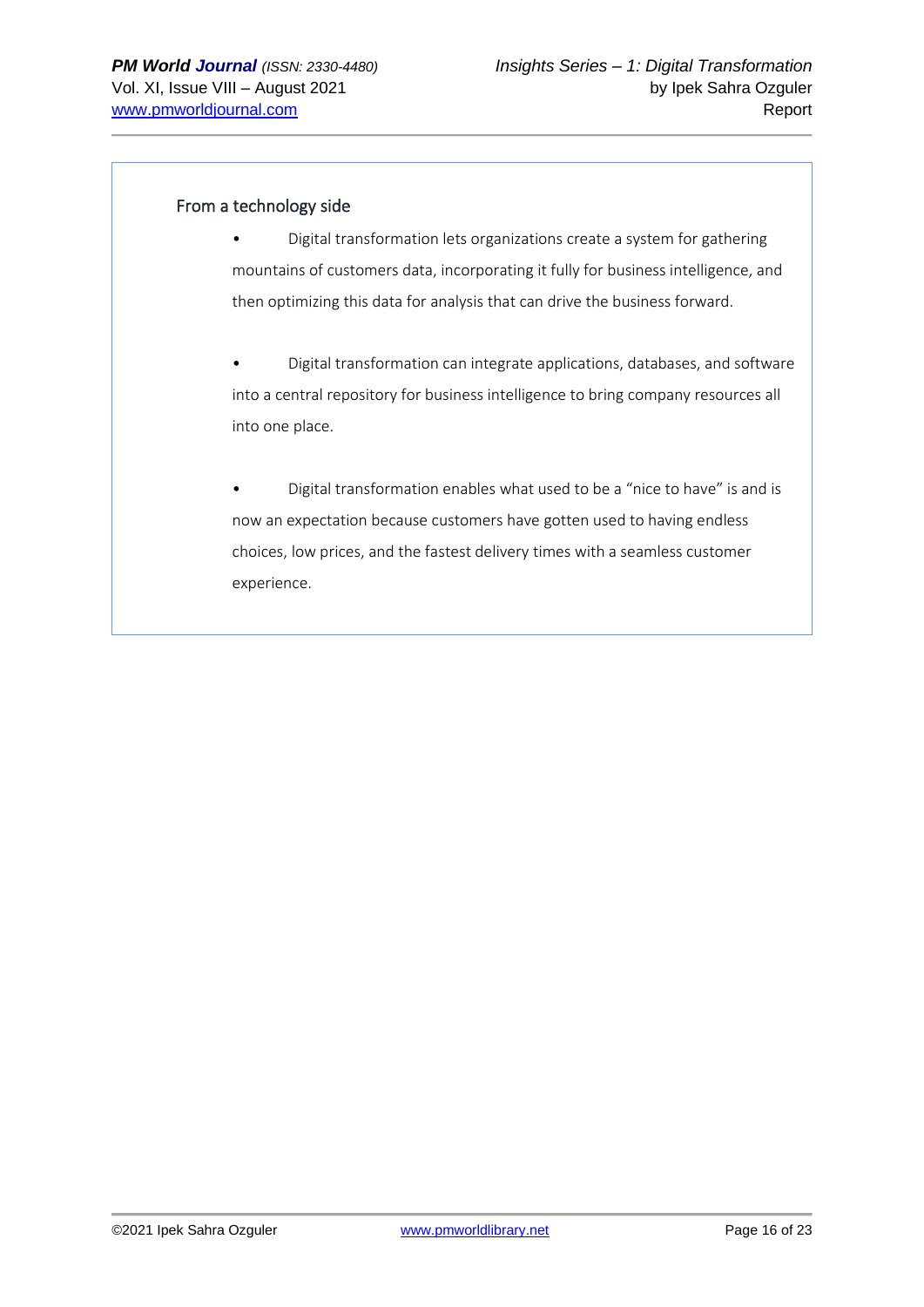

# Jesús Martínez Almela

<span id="page-16-0"></span>Agricultural and Biosystems Engineer, PE, Certified Projects Portfolio Director IPMA-A

IPMA Chairman of the Council of Delegates (2021-2023), Former IPMA President (2018-2020)

## What is digital transformation?

We can find out few definitions about, in general we can convey that digital transformation is the process of using digital technologies to transform existing traditional and non-digital business processes and services, or creating new ones, to meet with the evolving market and customer expectations, thus completely altering the way businesses are managed and operated, and how value is delivered to customers. If we go deeper we can affirm because technology evolves impacting in the classic approach to Project Management. At this point, it's not about how Organizations and Projects, Programme and Portfolio Managers choosing to transform; it's more about deciding how to transform.

## How to manage digital transformation

Digital transformation refers to anything from IT modernization, from cloud computing to digital optimization, to the invention of new digital business models, In general, it refers to the use and management of digital technology to materially evolve or create new PM and business processes and consequently whole project portfolio practices, applied methods and methodologies, tools, techniques and associated competences; digital transformation for our profession means the process of assessing customer needs and leveraging technology to improve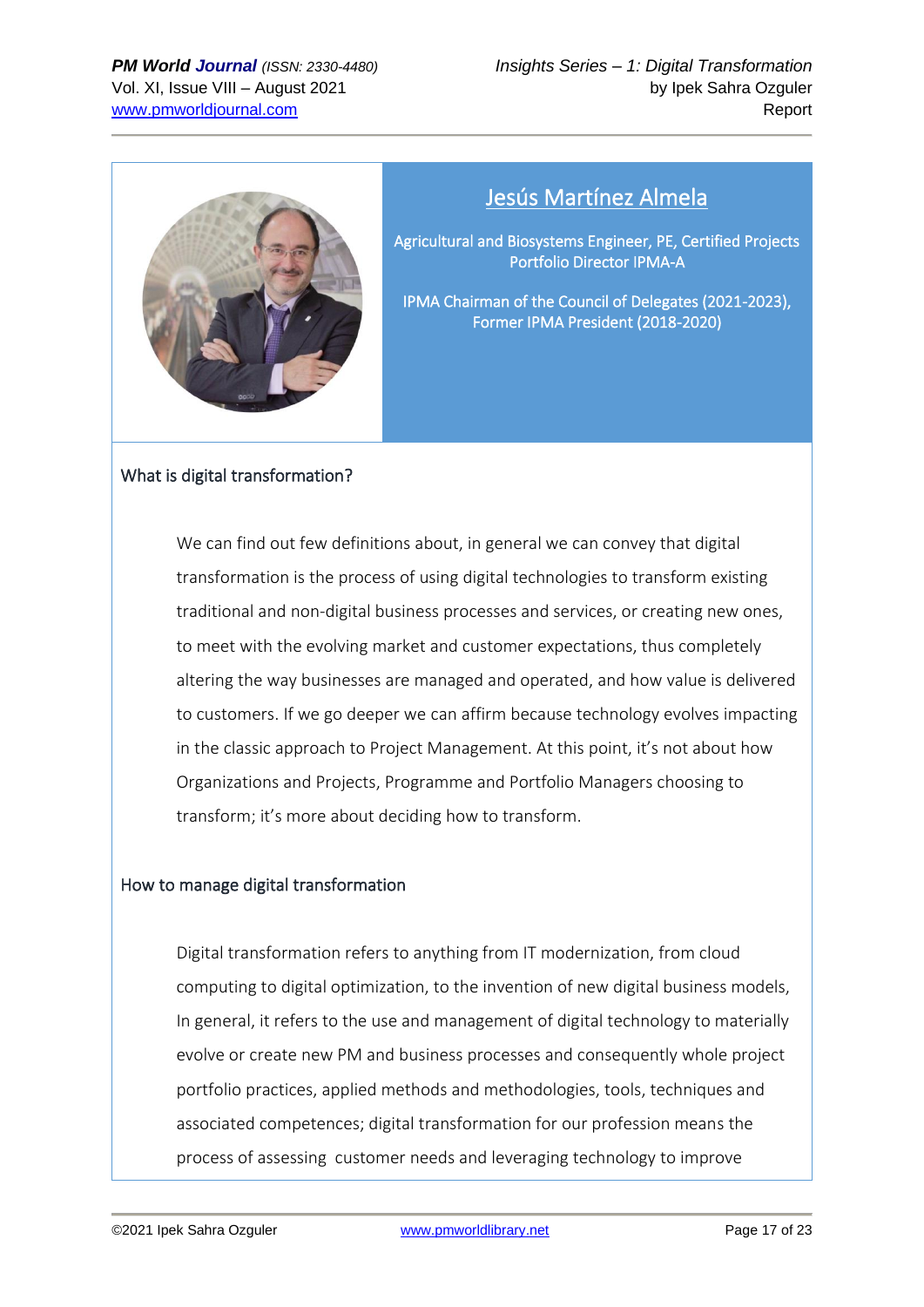projects deliverables and the end-user experience and satisfaction. End users should be customers, employees and other stakeholders as well, including Society as such.

Digital transformation management is about evolving business by experimenting with new tech and rethinking the current approach to common issues. Because it's an evolution, a transformation doesn't necessarily have a clear end point. The MIT Sloan Management Review, a publication that focuses on how management transforms in the digital age, says, "Digital transformation is better thought of as continual adaptation to a constantly changing environment." For any Organization, that means continually seeking out ways to improve the end-user experience.

## How to sustain digital transformation

While every digital transformation initiative will have its own specific goals, the main purpose of any digital transformation is to improve your current processes. Digital transformation is important because companies must evolve to remain competitive in their industry. If you aren't evolving, you're falling behind.

Some available research shows that only few number of global Organizations have been able to achieve their targeted business outcomes from their investments in digital technology, and this is relevant because one of the strategies that sets leaders apart is that they spend more on transforming their businesses instead of just running them.

Sustain digital transformation is crucial because it allows the Organizations to adapt to ever-changing industries, any activity sector and continually improve how they operate.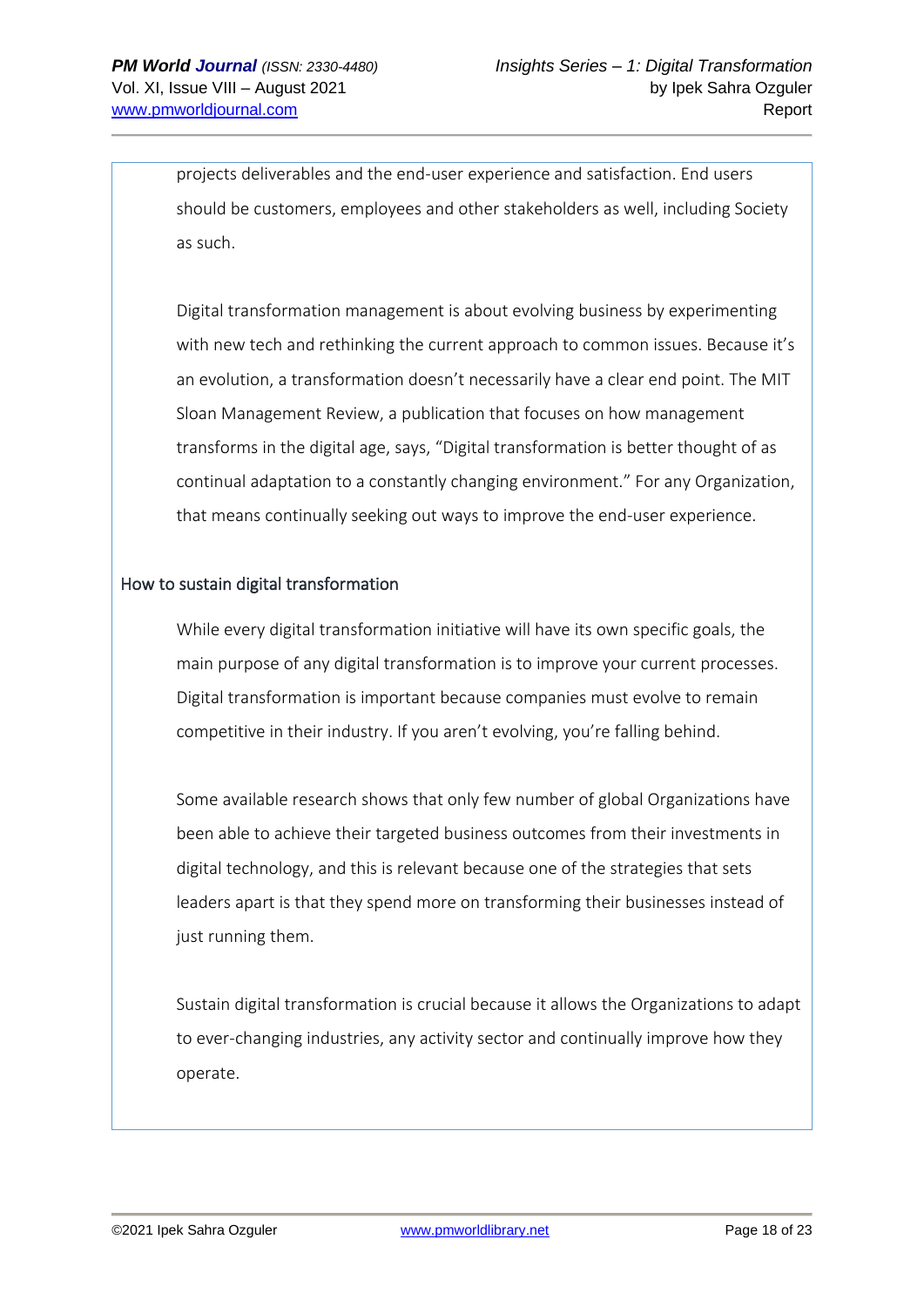Am fully convinced that the strategy to improve and sustain digital transformation will be settle up in three pillars as follows: 1st customer experience/satisfaction; 2nd operational processes (focusing in PPPM evolution) and 3rd about business models.

# The Key Success Factors

Because the right technology can greatly improve how the business functions and how customers engage with it, three-3 key success factors should be managed and directed as follows:

## ■ *Increases productivity while reducing labour costs*

Using technology to work more efficiently is one of the most impactful ways to transform business, a.e. the time and money spend in training and updating digital resources can quickly get out of hand. With the proper tools will be possible keep costs down and productivity up;

## ▪ *Improves the customer experience*

Tech-savvy customers want a great experience through multiple touchpoints mobile apps, social media, email, live chat, etc. Digital transformations are the driving force behind improved customer experiences.

## ▪ *Makes more competitive*

In any market, sector, competitors are looking into digital transformation regardless of whether or not anyone is.

# Challenges

To successfully transform Organizations should keep the momentum of any initiative moving toward the ultimate business goals; to do so, continually address the main drivers of digital transformation in five-5 vectors (accordingly with Gartner Report), CIO's need to focus on the following five areas to enable successful digital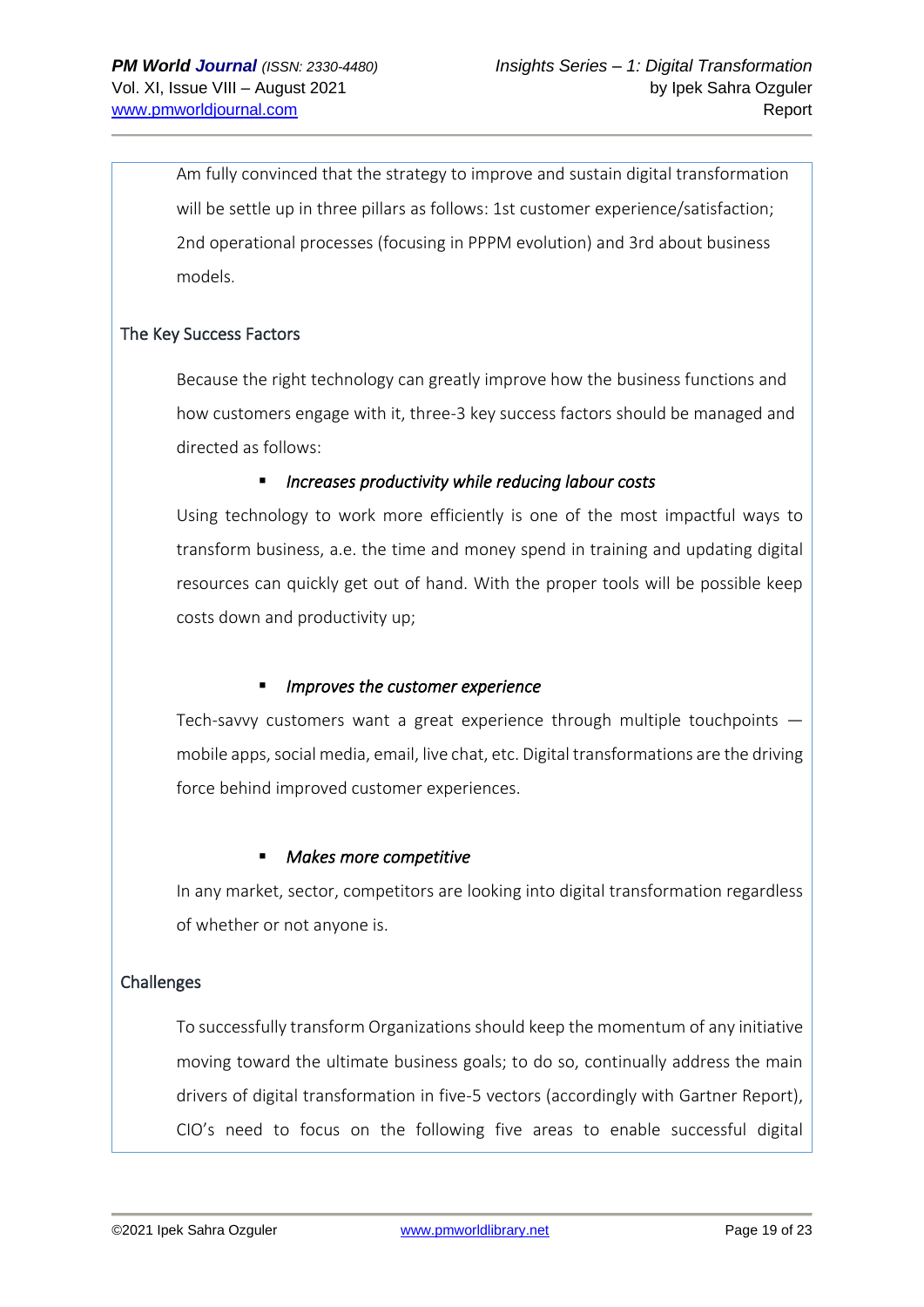transformations in their Organizations: digital twin, privacy, culture, augmented intelligence, and digital project management. Focusing in culture and context, how to manage resistance to change is a human instinct. When someone ignores the cultural aspect of a digital transformation will start hitting walls of resistance fairly quickly.

## **Opportunities**

A digital transformation programme should be part of the Organization Corporate Strategy and should be a programme composed by a set of projects for introducing, assessing and driving a digital transformation initiative forward. This programme will define what business goals the Organization aim to achieve through digital transformation.

An effective digital transformation opportunity will create a framework to follow throughout this ever-evolving process, but there it's important to know what the Organization hope to achieve monitoring, controlling and tracking along the way.

Addressing "transformation" not only "digital" IPMA ICB4 (Individual Competence Baseline) in their Competence Area of Practices define Change and Transformation as follows:

"Newly developed capabilities only deliver benefits when they are put to use, and when they are supported by the organisations and people receiving them. Change (as improvement of a current situation, keeping the past in mind) and transformation (the emerging development of new situations, based on a vision of the future) provides the process, tools and techniques that can be utilised to help individuals and organisations make successful personal and organisational transitions resulting in the adoption and realisation of change.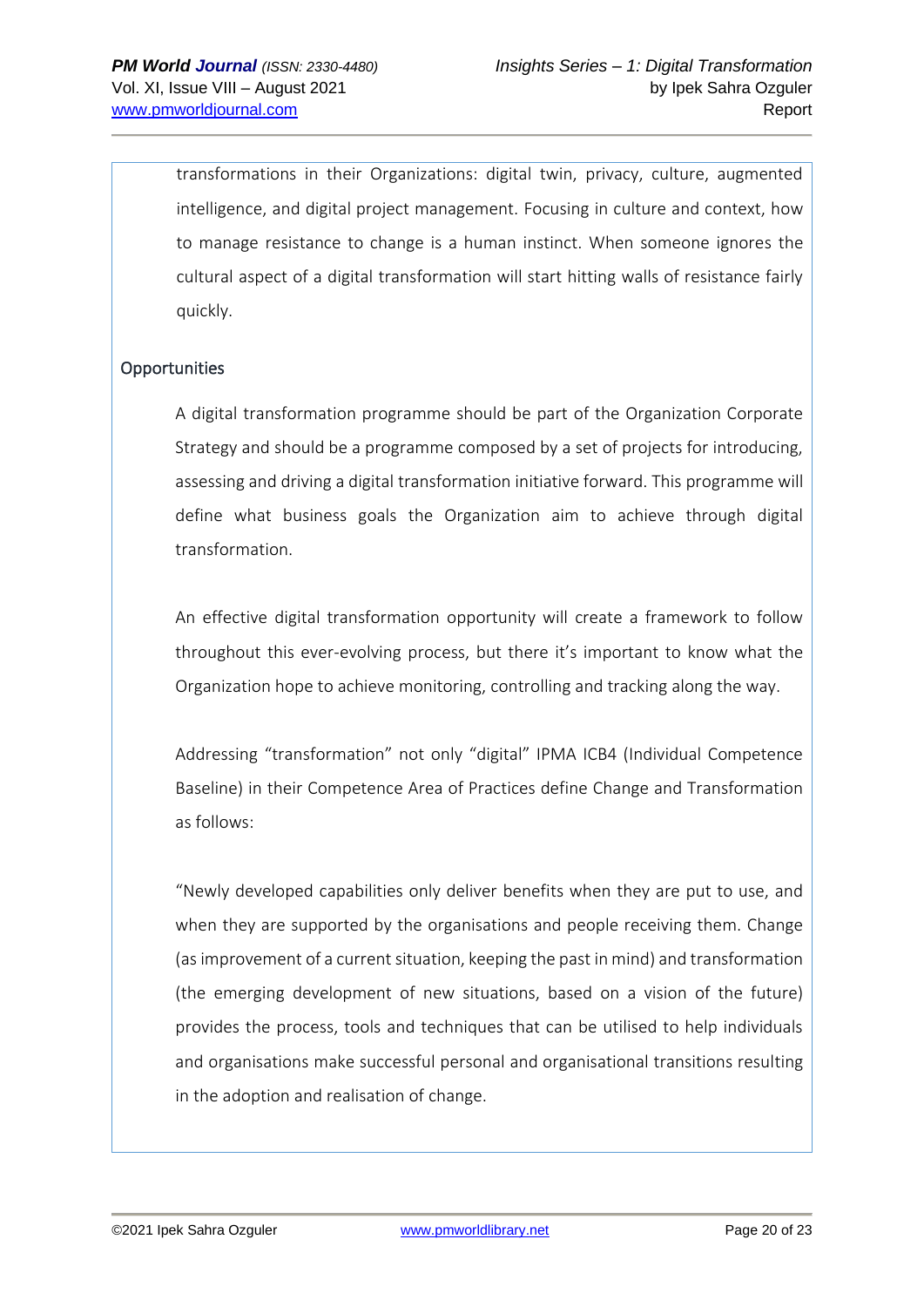The purpose of this competence element is to enable the individual to help societies, organisations and individuals to change or transform their organisation, thereby achieving projected benefits and goals.

Project portfolios are organised in order to achieve improvements. In many cases, these improvements are not only achieved by delivering an outcome, but also require small or large changes in the behaviour of the organisation. People usually do not object to change – they object to being changed. Successfully addressing their objection can be done by, for example, building support, addressing resistance and developing the required knowledge and ability to implement the change. More strategic change will also encompass influencing a leading coalition, and other psychological and psychosocial interventions. When change management is done well, people feel engaged in the change process and work collectively towards a common objective, realising benefits and delivering results.

Transformation occurs when, based on a vision, behaviour is changed because there is a will to do things differently. Transformation is vision led, and depends largely on the strength of the vision and the willingness of the people who share the vision to really put their energy into making it happen.

The level of change and transformation management required by a portfolio will largely depend on the amount of disruption created in individuals' and groups' dayto-day lives, plus attributes such as culture, value system and history with past changes. Change and transformation do not primarily happen 'by design', and are not usually a linear process. The individual needs to regularly monitor and evaluate the effectiveness of the changes and adapt the change or transformation strategy. The individual also needs to take into account the change capacity and capabilities of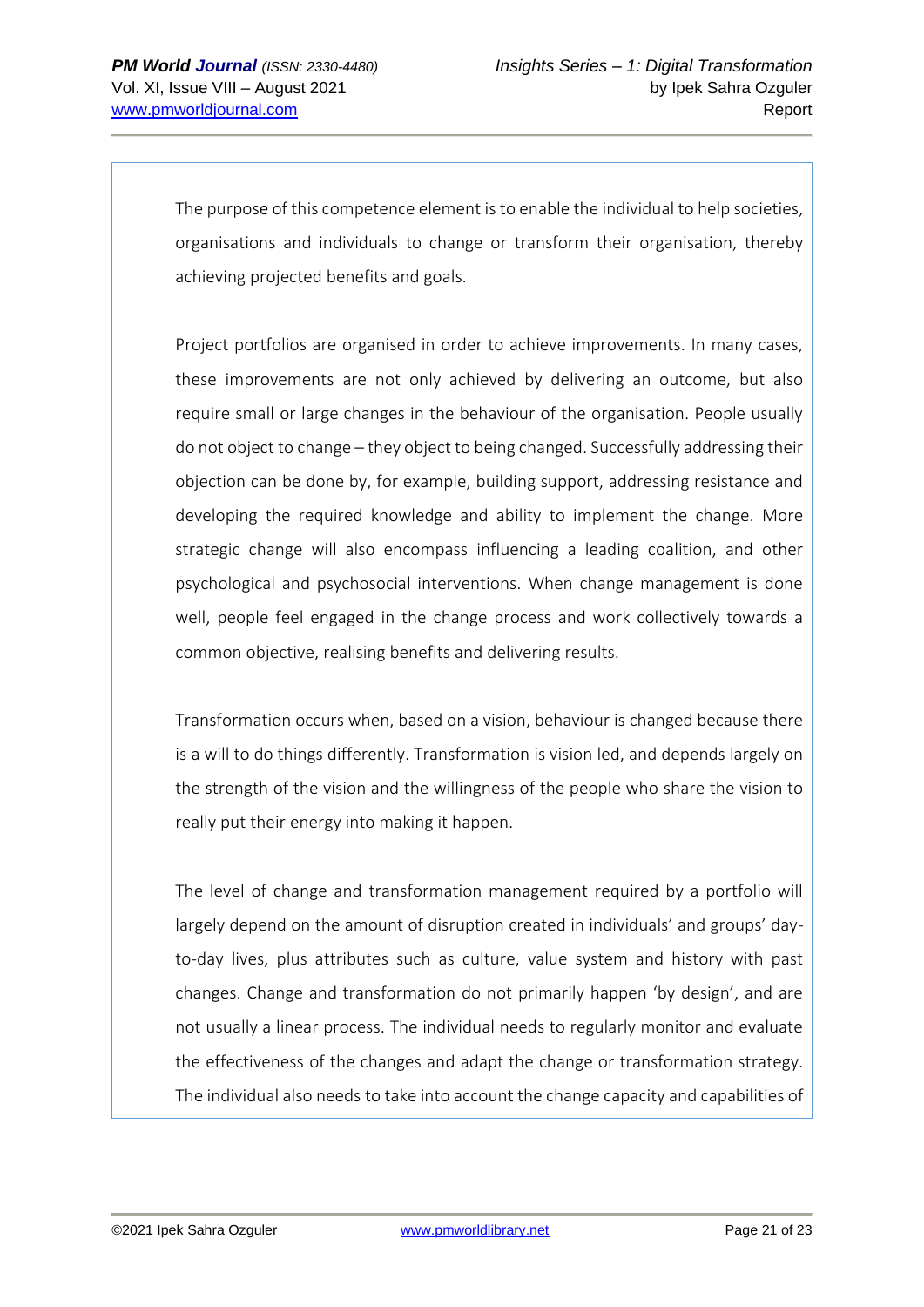people, groups or organisations in order to help them successfully adapt or transform.

Portfolios usually deliver new capabilities. However, it is only when these capabilities are put to use that value is added and benefits can be achieved. Organisational or business changes often affect or alter processes, systems, organisational structure and job roles, but most of all they influence people's behaviour. Changes can be quite small, or they can require a complete transformation. Sometimes they can even be disruptive, which means special skills are needed to bring them about".